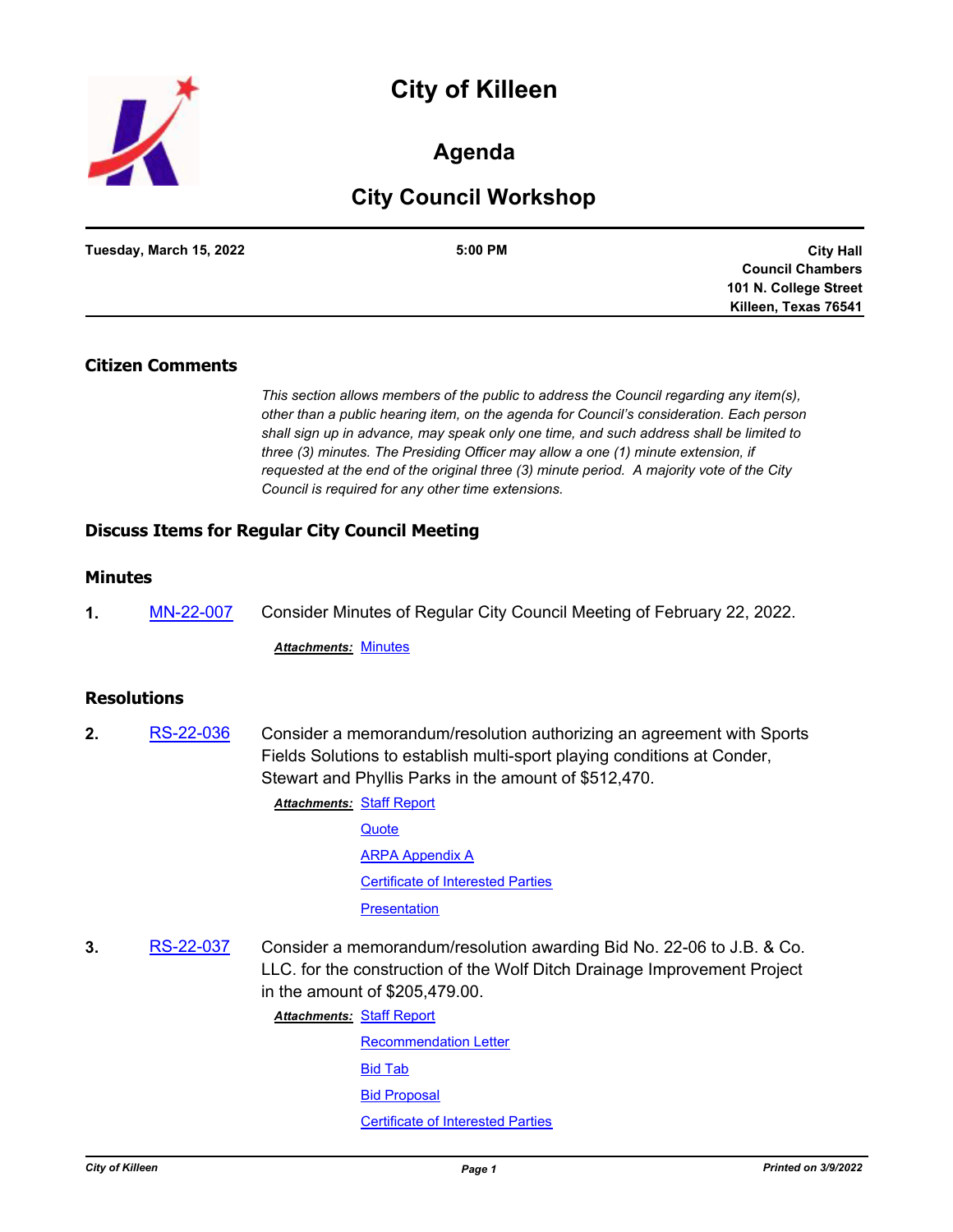#### **[Presentation](http://killeen.legistar.com/gateway.aspx?M=F&ID=df3575b3-a98f-4dfe-ba37-8fe01af9323f.pdf)**

**4.** [RS-22-038](http://killeen.legistar.com/gateway.aspx?m=l&id=/matter.aspx?key=6007) Consider a memorandum/resolution authorizing a Professional Services Agreement with Control Panels USA, Inc. for programming and configuration services, and the purchase of a Wireless Broadband Communications System from Iteris, Inc. for the SCADA Upgrade Project in the combined amount of \$261,206.

**Attachments: [Staff Report](http://killeen.legistar.com/gateway.aspx?M=F&ID=69ab19e5-0a1c-495f-b81a-0bbcd2f7134b.pdf)** 

- **[Quote](http://killeen.legistar.com/gateway.aspx?M=F&ID=39e2007c-2ad2-4ac5-a0ec-5f082c9c341e.pdf)** [Proposal](http://killeen.legistar.com/gateway.aspx?M=F&ID=5efface1-98e8-46ea-927c-b66d01a84f87.pdf) **[Agreement](http://killeen.legistar.com/gateway.aspx?M=F&ID=2d86cd80-3e6d-4229-9d5a-4b866f157c9c.pdf)** [Certificate of Interested Parties](http://killeen.legistar.com/gateway.aspx?M=F&ID=6535a771-9234-43f3-a343-89445cad7151.pdf) **[Presentation](http://killeen.legistar.com/gateway.aspx?M=F&ID=49fb467b-58fb-4436-a378-cffd597b030f.pdf)**
- **5.** [RS-22-039](http://killeen.legistar.com/gateway.aspx?m=l&id=/matter.aspx?key=6006) Consider a memorandum/resolution awarding Bid No. 22-13 to American Lube Supply for Petroleum Products and Diesel Exhaust Fluid in the amount of \$90,702.

[Staff Report](http://killeen.legistar.com/gateway.aspx?M=F&ID=9f46e4f6-1928-40ca-8e44-7e07d7125f74.pdf) *Attachments:*

[Bid Tab](http://killeen.legistar.com/gateway.aspx?M=F&ID=62681763-1ff4-4586-ac4d-027fcbcfee21.pdf) **[Agreement](http://killeen.legistar.com/gateway.aspx?M=F&ID=d1e98ac9-dc52-4831-a873-7a0f882f26e8.pdf)** 

[Certificate of Interested Parties](http://killeen.legistar.com/gateway.aspx?M=F&ID=9efb83fd-12f5-41d8-8dd6-bc438088fa16.pdf)

**[Presentation](http://killeen.legistar.com/gateway.aspx?M=F&ID=6e96e870-2b3a-4f30-8cdc-ee63f1ae414e.pdf)** 

**6.** [RS-22-040](http://killeen.legistar.com/gateway.aspx?m=l&id=/matter.aspx?key=6008) Consider a memorandum/resolution authorizing the renewal of the City's fuel services contract with FleetCor Technologies Operating Company, LLC., in an amount not to exceed \$2,500,000 per year.

> **Attachments: [Staff Report](http://killeen.legistar.com/gateway.aspx?M=F&ID=34cee70c-b8e5-413a-8b49-642a06937692.pdf)** [Agreement](http://killeen.legistar.com/gateway.aspx?M=F&ID=58ebe1f4-93bd-4642-8eed-59f1a5d557f6.pdf) [Certificate of Interested Parties](http://killeen.legistar.com/gateway.aspx?M=F&ID=d6ef5780-0277-4aeb-ac27-54d84816d1d9.pdf) **[Presentation](http://killeen.legistar.com/gateway.aspx?M=F&ID=9a41c302-7708-4fe6-b44a-9e956a55d67d.pdf)**

**7.** [RS-22-041](http://killeen.legistar.com/gateway.aspx?m=l&id=/matter.aspx?key=6029) Consider a memorandum/resolution removing members and appointing new members to the Senior Citizens Advisory Board. *Attachments:* [Staff Report](http://killeen.legistar.com/gateway.aspx?M=F&ID=bf037fea-070b-408b-86d5-81c1b320b530.pdf)

#### **Items for Discussion at Workshop**

**8.** [DS-22-030](http://killeen.legistar.com/gateway.aspx?m=l&id=/matter.aspx?key=6011) Receive P&Z Update

**Attachments: [Presentation](http://killeen.legistar.com/gateway.aspx?M=F&ID=3495ad13-5bc3-4437-9a29-7b9e087830c6.pdf)** 

- **9.** [DS-22-031](http://killeen.legistar.com/gateway.aspx?m=l&id=/matter.aspx?key=6023) Discuss Habitat Preservation Plan **Attachments: [Presentation](http://killeen.legistar.com/gateway.aspx?M=F&ID=b024b788-301b-4842-899f-b4e57fd841c6.pdf)**
- **10.** [DS-22-032](http://killeen.legistar.com/gateway.aspx?m=l&id=/matter.aspx?key=6028) Discuss Ordinance Amending Chapter 26, Division VI-Traffic Impact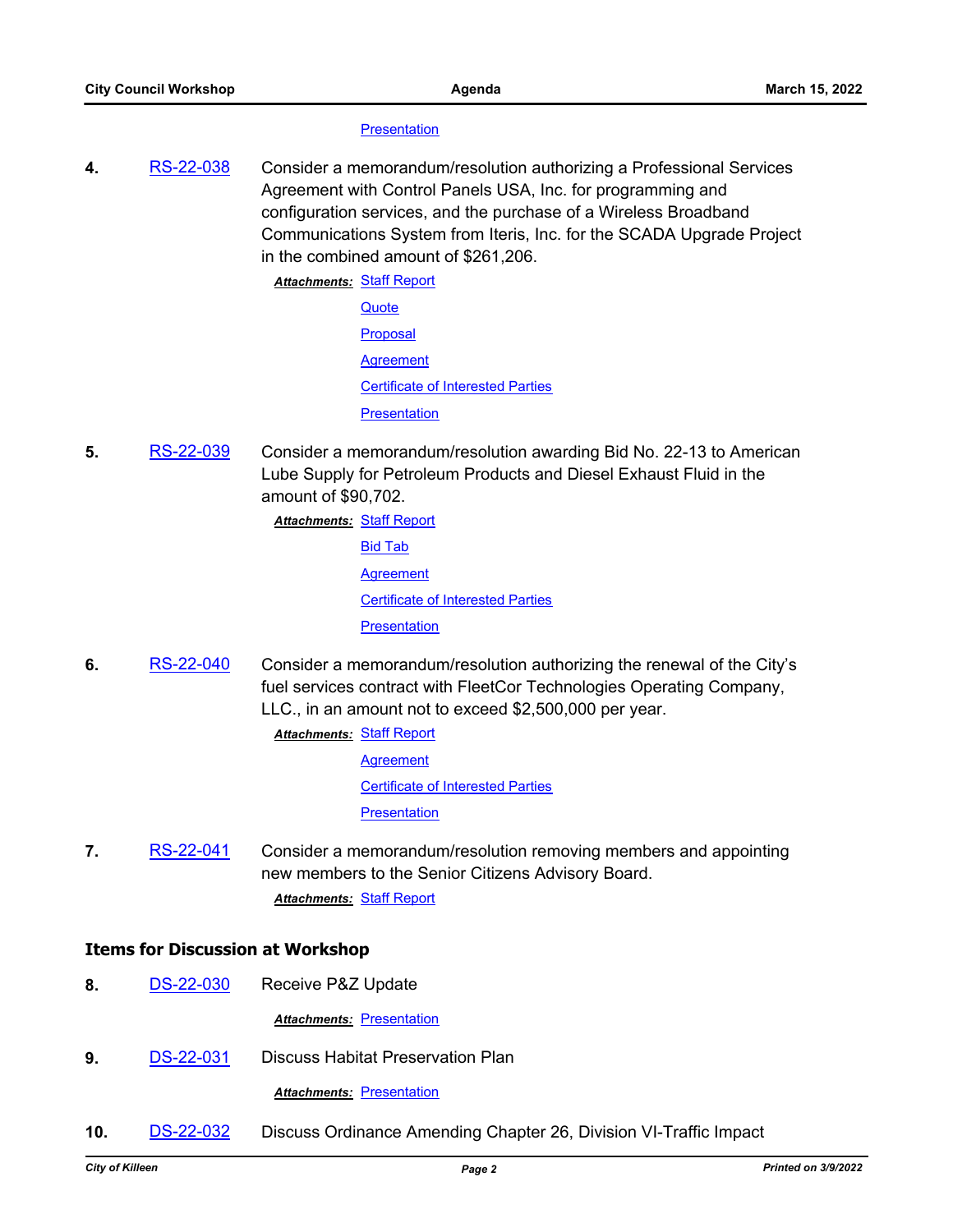|                                    |           | Analysis                                                   |
|------------------------------------|-----------|------------------------------------------------------------|
|                                    |           | <b>Attachments: Draft Ordinance</b>                        |
|                                    |           | <b>Presentation</b>                                        |
| 11.                                | DS-22-034 | Discuss Naming City Hall Annex in Honor of Raul Villaronga |
| <b>Future Agenda Item Requests</b> |           |                                                            |
| 12.                                | RQ-22-007 | Request Moving City of Killeen Elections to November       |
|                                    |           | <b>Attachments: Request</b>                                |
| 13.                                | RQ-22-008 | <b>Discuss PFC Recommendation and Allocation</b>           |
|                                    |           | <b>Attachments: Request</b>                                |
| 14.                                | RQ-22-009 | <b>Building and Design Standard Enforcement Policies</b>   |
|                                    |           | <b>Attachments: Request</b>                                |
| 15.                                | RQ-22-010 | Lack of Secure Commercial Truck Parking                    |
|                                    |           | <b>Attachments: Request</b>                                |
| 16.                                | RQ-22-011 | <b>Discuss Downtown Property Improvements</b>              |
|                                    |           | <b>Attachments: Request</b>                                |
| 17.                                | RQ-22-012 | Process to Identify Home Addresses                         |
|                                    |           | <b>Attachments: Request</b>                                |

### **Adjournment**

*I certify that the above notice of meeting was posted on the Internet and on the bulletin boards at Killeen City Hall and at the Killeen Police Department on or before 5:00 p.m. on March, 9, 2022.*

*Lucy C. Aldrich, City Secretary* 

*\_\_\_\_\_\_\_\_\_\_\_\_\_\_\_\_\_\_\_\_\_\_\_\_\_\_\_\_\_\_\_*

*The public is hereby informed that notices for City of Killeen meetings will no longer distinguish between matters to be discussed in open or closed session of a meeting. This practice is in accordance with rulings by the Texas Attorney General that, under the Texas Open Meetings Act, the City Council may convene a closed session to discuss any matter listed on the agenda, without prior or further notice, if the matter is one that the Open Meetings Act allows to be discussed in a closed session.*

*This meeting is being conducted in accordance with the Texas Open Meetings Law [V.T.C.A., Government Code, § 551.001 et seq.]. This meeting is being conducted in accordance with the Americans with Disabilities Act [42 USC 12101 (1991)]. The facility is wheelchair accessible and handicap parking is available. Requests for sign*